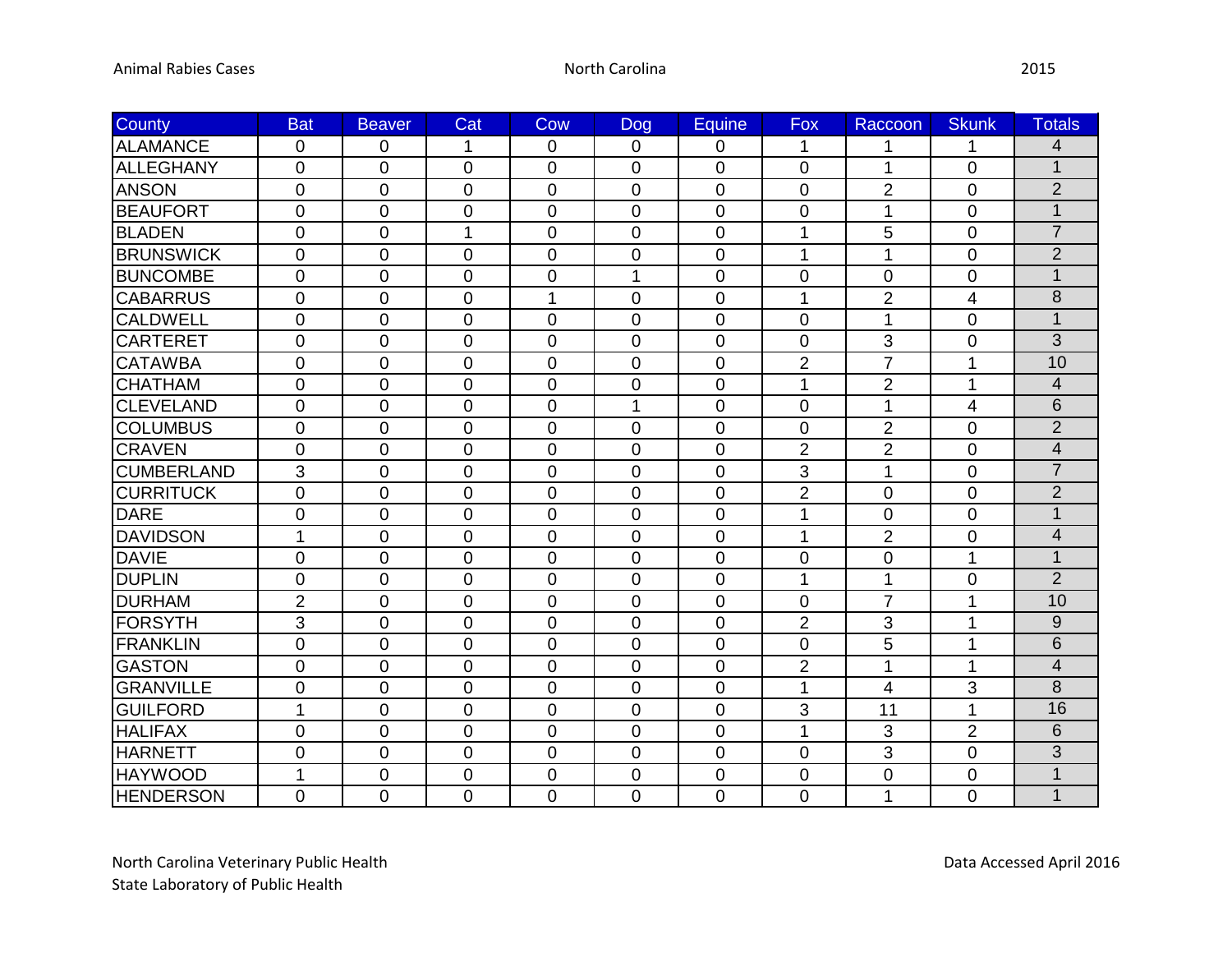| County             | <b>Bat</b>     | <b>Beaver</b>    | Cat            | Cow            | <b>Dog</b>     | Equine         | Fox            | Raccoon        | <b>Skunk</b>   | <b>Totals</b>   |
|--------------------|----------------|------------------|----------------|----------------|----------------|----------------|----------------|----------------|----------------|-----------------|
| <b>HERTFORD</b>    | 0              | 1                | 0              | $\overline{0}$ | $\overline{0}$ | 0              | 0              | $\overline{0}$ | 0              | 1               |
| <b>IREDELL</b>     | $\mathbf 1$    | $\overline{0}$   | 0              | 1              | 0              | 0              | 1              | 4              | $\mathbf{1}$   | 8               |
| <b>JACKSON</b>     | $\mathbf{1}$   | 0                | 0              | $\overline{0}$ | $\overline{0}$ | 0              | 0              | $\mathbf 0$    | 0              | 1               |
| <b>JOHNSTON</b>    | $\overline{0}$ | $\overline{0}$   | $\overline{0}$ | $\overline{0}$ | $\overline{0}$ | $\overline{0}$ | $\mathbf{1}$   | 5              | $\overline{0}$ | $\overline{6}$  |
| <b>JONES</b>       | 0              | $\mathbf 0$      | 0              | $\mathbf 0$    | $\mathbf 0$    | $\mathbf 0$    | $\mathbf 0$    | 1              | 0              | $\overline{1}$  |
| <b>LENOIR</b>      | 0              | $\mathbf 0$      | 0              | $\overline{0}$ | 0              | 0              | 0              | 1              | 0              | $\mathbf{1}$    |
| <b>LINCOLN</b>     | $\overline{0}$ | $\overline{0}$   | $\overline{0}$ | $\overline{0}$ | $\overline{0}$ | $\mathbf{1}$   | $\overline{0}$ | $\overline{2}$ | $\overline{0}$ | $\overline{3}$  |
| MECKLENBURG        | 3              | $\overline{0}$   | 0              | 0              | $\mathbf 0$    | $\mathbf 0$    | 4              | 13             | $\overline{2}$ | $\overline{22}$ |
| <b>MONTGOMERY</b>  | 1              | $\mathbf 0$      | 0              | $\mathbf 0$    | 1              | $\mathbf 0$    | $\mathbf 0$    | $\overline{2}$ | 0              | $\overline{4}$  |
| <b>MOORE</b>       | 0              | $\overline{0}$   | $\overline{0}$ | $\Omega$       | $\overline{0}$ | 0              | 1              | 1              | $\overline{0}$ | $\overline{2}$  |
| <b>NASH</b>        | 0              | $\mathbf 0$      | 0              | $\overline{0}$ | $\overline{0}$ | $\mathbf 0$    | 1              | $\overline{0}$ | 0              | $\overline{1}$  |
| <b>NEW HANOVER</b> | $\mathbf{1}$   | $\overline{0}$   | 0              | $\overline{0}$ | $\overline{0}$ | $\mathbf 0$    | $\overline{2}$ | 6              | 0              | 9               |
| ONSLOW             | 0              | $\mathbf 0$      | 0              | $\mathbf 0$    | $\mathbf 0$    | 0              | 3              | $\mathbf 0$    | 0              | $\overline{3}$  |
| ORANGE             | 5              | $\mathbf 0$      | 0              | $\overline{0}$ | $\mathbf 0$    | $\mathbf 0$    | $\overline{2}$ | 3              | $\mathbf{1}$   | 11              |
| PASQUOTANK         | 0              | $\overline{0}$   | 1              | $\overline{0}$ | $\overline{0}$ | $\mathbf 0$    | $\mathbf 0$    | $\overline{2}$ | 0              | 3               |
| PENDER             | 0              | $\overline{0}$   | 0              | $\overline{0}$ | $\overline{0}$ | 0              | 3              | 6              | 0              | $\overline{9}$  |
| <b>PERQUIMANS</b>  | 0              | $\mathbf 0$      | 0              | $\overline{0}$ | $\overline{0}$ | 0              | 0              | 1              | 0              | $\mathbf{1}$    |
| <b>PERSON</b>      | 0              | $\overline{0}$   | 0              | $\Omega$       | $\overline{0}$ | $\overline{0}$ | $\overline{0}$ | 1              | 0              | $\overline{1}$  |
| PITT               | 0              | $\overline{0}$   | 0              | $\overline{0}$ | $\overline{0}$ | 0              | 0              | 1              | 0              | $\mathbf{1}$    |
| <b>RANDOLPH</b>    | 1              | $\boldsymbol{0}$ | $\mathbf{1}$   | 0              | 0              | 0              | 5              | $\overline{2}$ | 0              | $\overline{9}$  |
| RICHMOND           | 0              | $\overline{0}$   | 0              | $\mathbf 0$    | $\overline{0}$ | $\mathbf 0$    | $\mathbf 0$    | $\overline{4}$ | 0              | $\overline{4}$  |
| <b>ROBESON</b>     | 0              | 0                | 1              | $\overline{0}$ | $\overline{1}$ | 0              | 1              | $\overline{4}$ | 0              | $\overline{7}$  |
| <b>ROCKINGHAM</b>  | 0              | $\mathbf 0$      | 1              | $\mathbf 0$    | $\mathbf 0$    | $\mathbf 0$    | 1              | $\overline{0}$ | $\overline{2}$ | $\overline{4}$  |
| <b>ROWAN</b>       | 0              | $\mathbf 0$      | 0              | $\overline{0}$ | $\overline{0}$ | $\mathbf 0$    | $\overline{2}$ | $\overline{2}$ | 4              | 8               |
| RUTHERFORD         | 0              | $\mathbf 0$      | 0              | $\overline{0}$ | $\overline{0}$ | $\mathbf 0$    | $\mathbf 0$    | $\overline{2}$ | 0              | $\overline{2}$  |
| <b>SAMPSON</b>     | $\pmb{0}$      | $\mathbf 0$      | 0              | $\overline{0}$ | $\mathbf 0$    | $\mathbf 0$    | $\overline{2}$ | 5              | 0              | $\overline{7}$  |
| <b>STANLY</b>      | 0              | $\overline{0}$   | 0              | 0              | 0              | 0              | $\mathsf 0$    | $\mathbf 0$    | 4              | $\overline{4}$  |
| <b>STOKES</b>      | 0              | $\overline{0}$   | 0              | $\overline{0}$ | $\overline{0}$ | 0              | $\overline{2}$ | $\overline{0}$ | $\mathbf{1}$   | 3               |
| <b>SURRY</b>       | $\overline{0}$ | $\overline{0}$   | $\overline{0}$ | $\overline{0}$ | $\overline{0}$ | $\mathbf 0$    | $\overline{0}$ | 1              | $\overline{0}$ | $\overline{1}$  |
| <b>TYRRELL</b>     | 0              | $\overline{0}$   | 0              | 0              | 0              | $\mathbf 0$    | $\overline{2}$ | $\overline{0}$ | 0              | $\overline{2}$  |
| <b>UNION</b>       | 0              | $\mathbf 0$      | 0              | 1              | 1              | 0              | 1              | $\overline{2}$ | $\overline{2}$ | $\overline{7}$  |